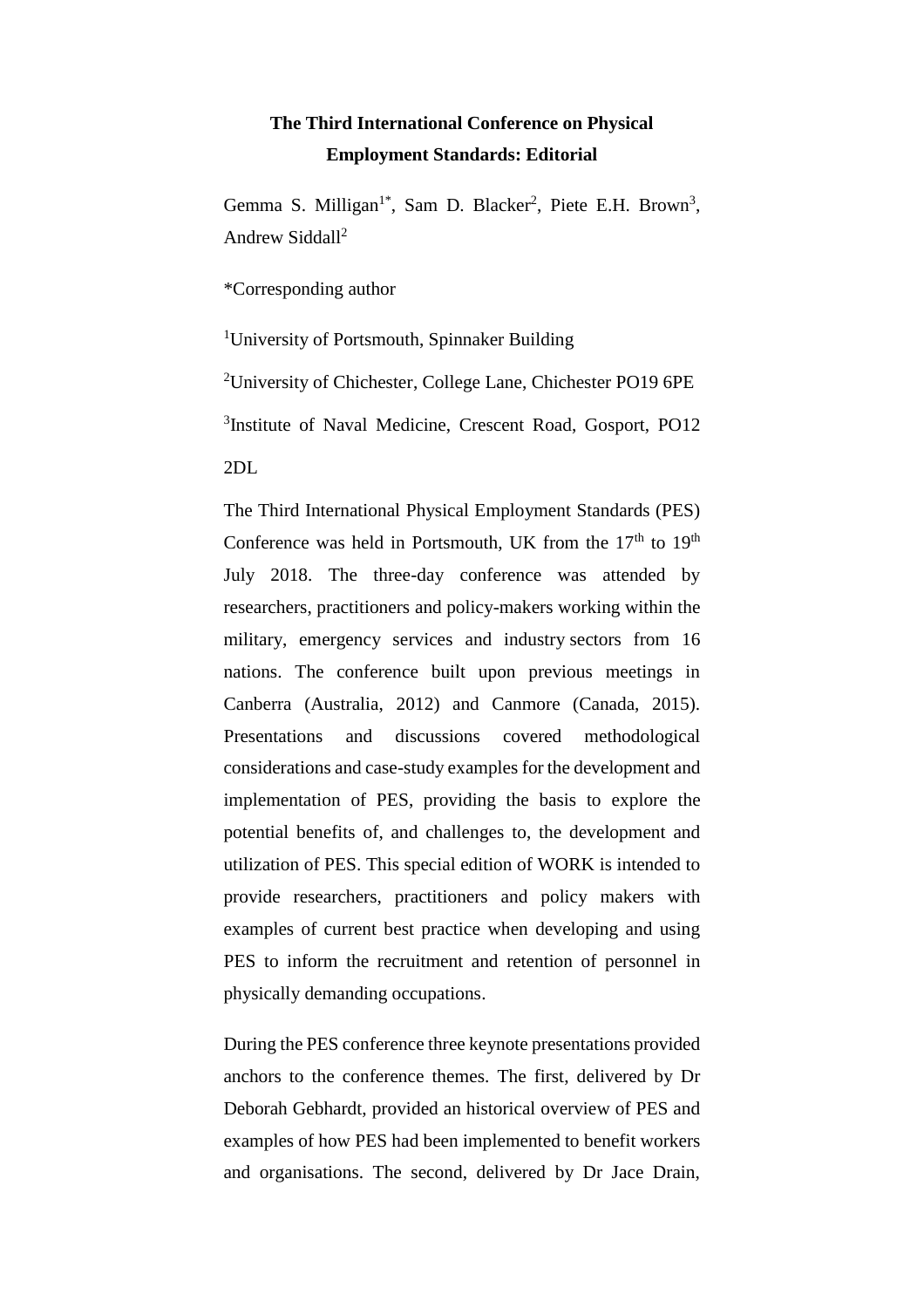described how both the Job Task Analysis (JTA) and PES can be used to inform physical training strategies to reduce injury and improve job performance. The third, delivered by Dr David Flower, explored the potential of PES to support workers as they age, as well as inform organizational policy and strategy on workforce management.

A total of 81 free communications were presented at the conference and the abstracts have been published in a free online open access conference booklet (ISBN: 978-1-5272-2601-2). Ten original articles have been selected from these free communications and published in this special edition of WORK. These ten papers span the topics of: conducting JTAs to quantify the physically demanding tasks performed in job roles; developing tests; setting cut-scores; evaluating pass rates; strategies for reducing sex bias in PES; considering movement competency in PES; comparing fitness levels of workers performing a similar job role; evaluating the effect of a strength and conditioning programme to improve worker physical readiness and health related consideration for PES.

Two round-table discussions were facilitated during the conference. The first round-table discussed the 'soldier first' principle, and specifically the benefits / challenges of implementing a PES that is derived from common single Service (e.g. Army) or pan-Defence (i.e. Army, Navy, Air Force) rolerelated tasks. The second roundtable explored the difficulty of replicating work-based environments in PES design and the associated consequences on the ecological validity of the test developed. Both round-tables provided conference delegates with an opportunity to engage in structured discussions that shared some common challenges in PES development and implementation, as well as provide suggestions for research.